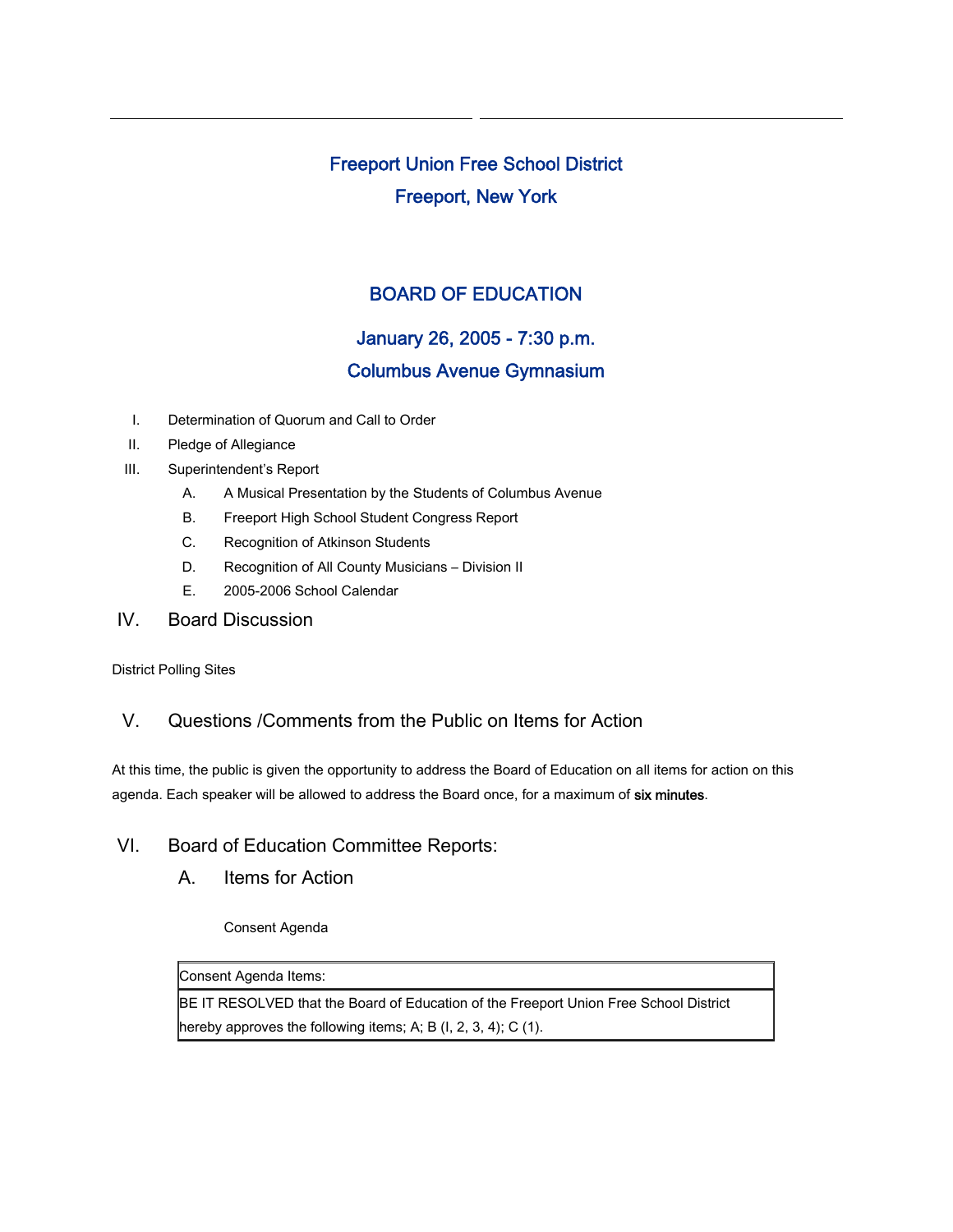#### B. Consent - Approve

Acceptance of the Minutes:

- December 1, 2004;
- December 15, 2004; and,
- December 21, 2004.

#### C. Consent - Approve

Personnel Action

- 1. Request for Leave of Absence
- 2. Retirement of Staff
- 3. Resignation of Staff
- 4. Appointment of Staff
	- D. Consent Approve

#### Education

- 2. Acceptance of the Minutes from the Committees on Special Education and Preschool Special Education
- December 2, 2005;
- December 20, 2004;
- December 22, 2004;
- January 6, 2005;
- January 10, 2005;
- January 11, 2005;
- January 12, 2005; and,
- January 13, 2005

#### E. Other Items for Action

Personnel

#### 2. Granting of Tenure

Finance